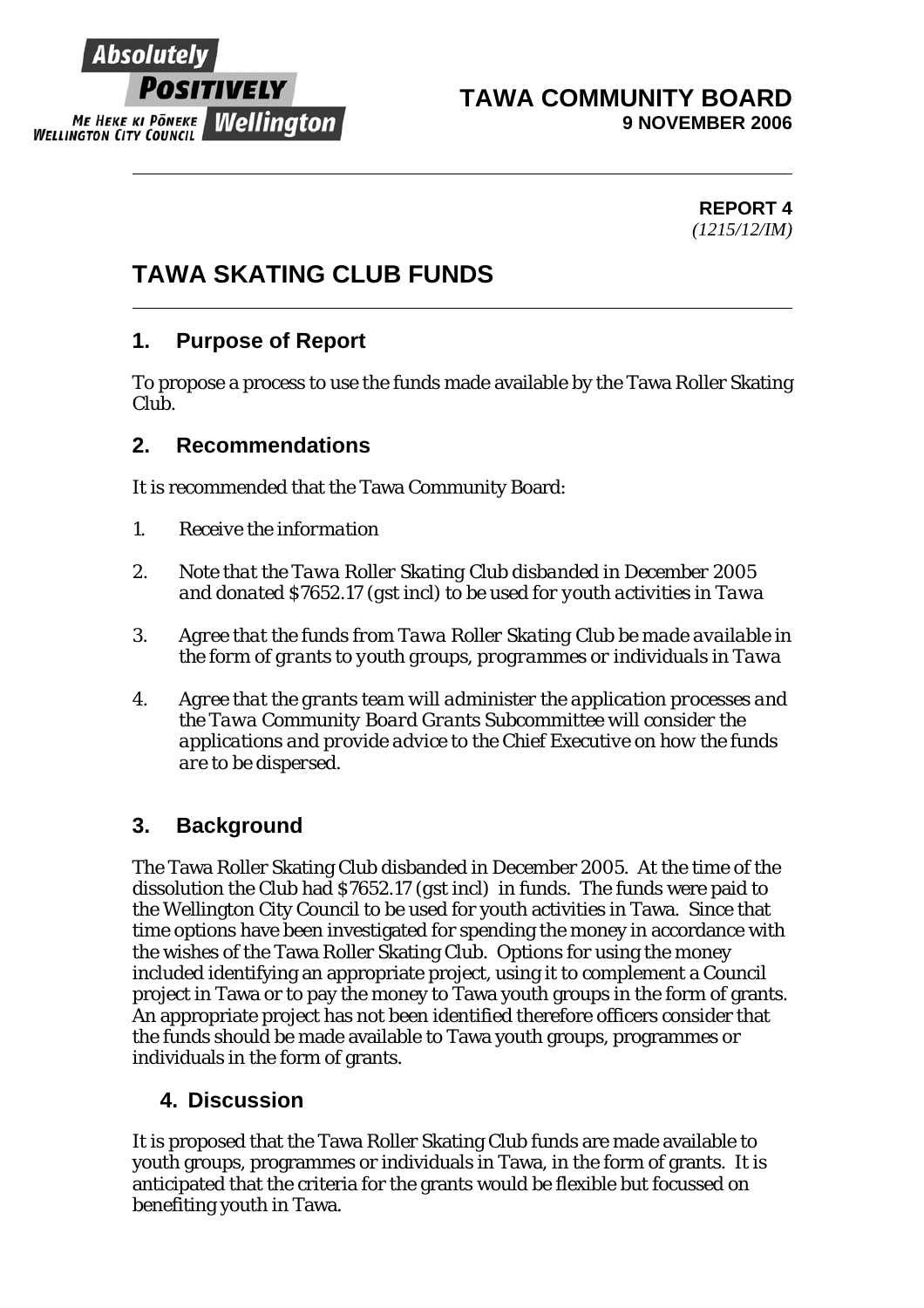The process to disperse the money would be similar to that used when bequests are made to the Council, for example the Stanley Banks Bequest. That is:

- The grants team at Wellington City Council advertise the grants and manage the application process
- The Tawa Community Board Grants Subcommittee would consider the applications and provide advice to the Chief Executive on how the funds are to be dispersed
- The Chief Executive releases the funds to the appropriate organisations.

The application process would be run in conjunction with the Tawa Community Board grants which close on 31 January 2007. Applications would be considered by the Tawa Community Board Grants Subcommittee in March 2007. Should there be funds remaining following the application process, a second round of applications will be called for in the 2007/08 financial year.

## **5. Conclusion**

This paper proposes that funds from the disbanded Tawa Roller Skating Club are made available to youth groups, programmes or individuals in Tawa in the form of grants.

Contact Officer: *Helen Walker, Principal Policy Analyst*